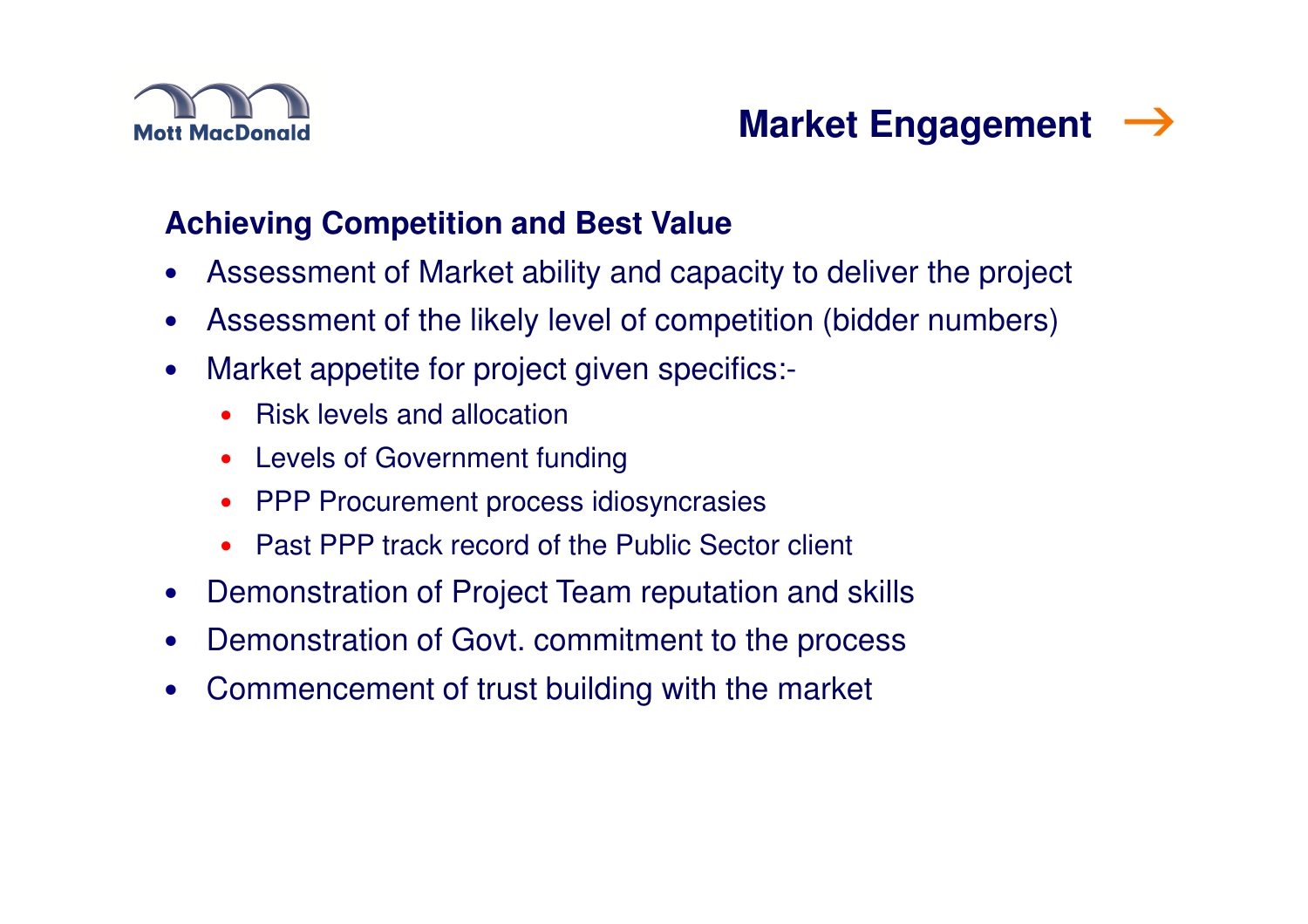

# **Market Engagement 'funnel'**

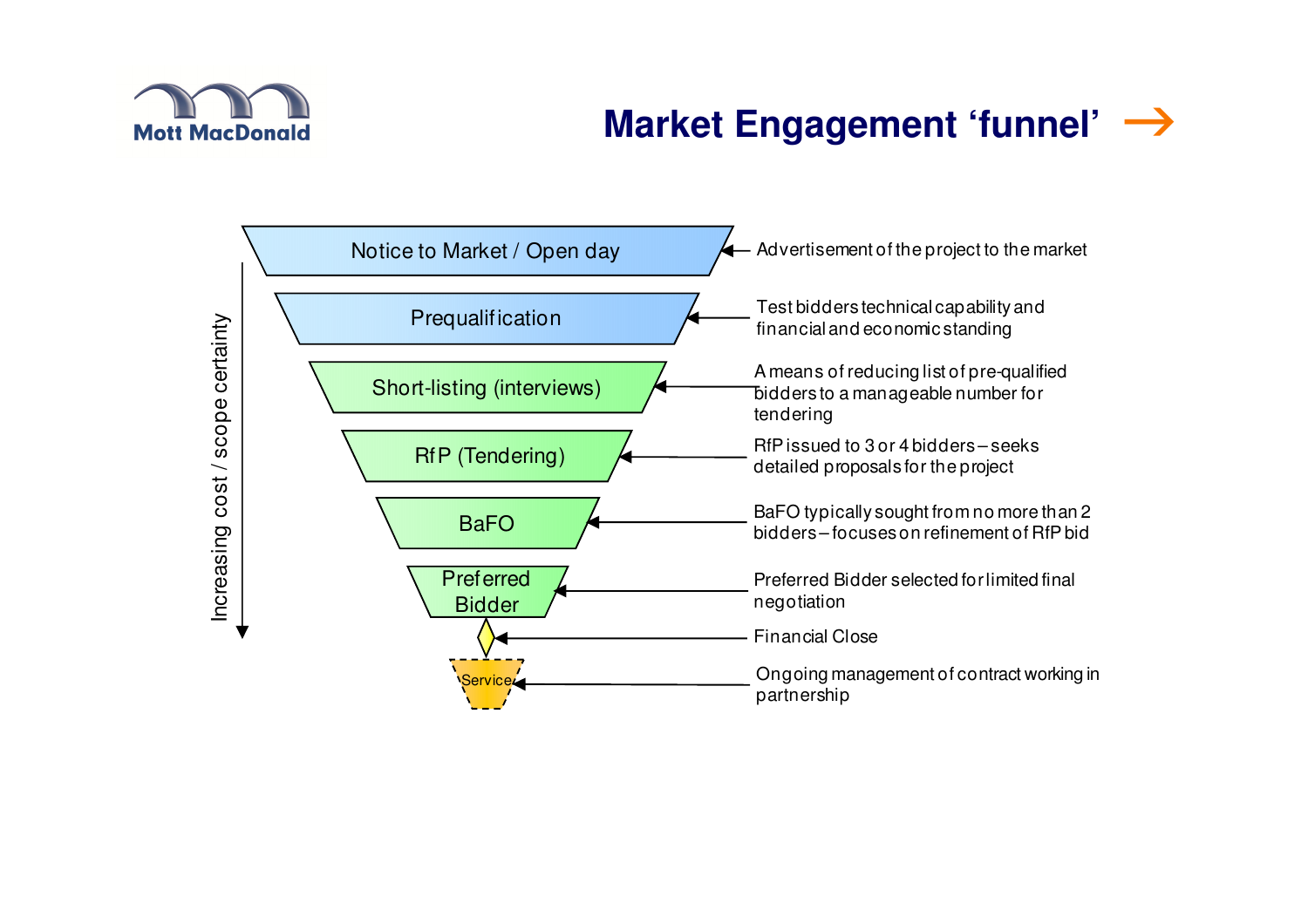

#### $\rightarrow$ **What is needed to attract investment?**

- $\bullet$ Stable political environment and clear tax regime
- $\bullet$ Clarity of regulatory and legal environment
- •Transparent procurement and evidence of public sector capacity
- $\bullet$ Involvement of experienced professional advisors on Govt. side
- $\bullet$ Track record of engagement with private sector – flow of 'deals'
- $\bullet$ Financially strong and proven sponsors and developers
- •Experienced operators and maintainers
- $\bullet$ Robustness of cash flows and prospects of an investment return
- •Liquidity (breadth/depth) in financial market
- •Proven independent risk advice for lenders (technical, legal, financial)
- •Sponsor and/or government support for termination events